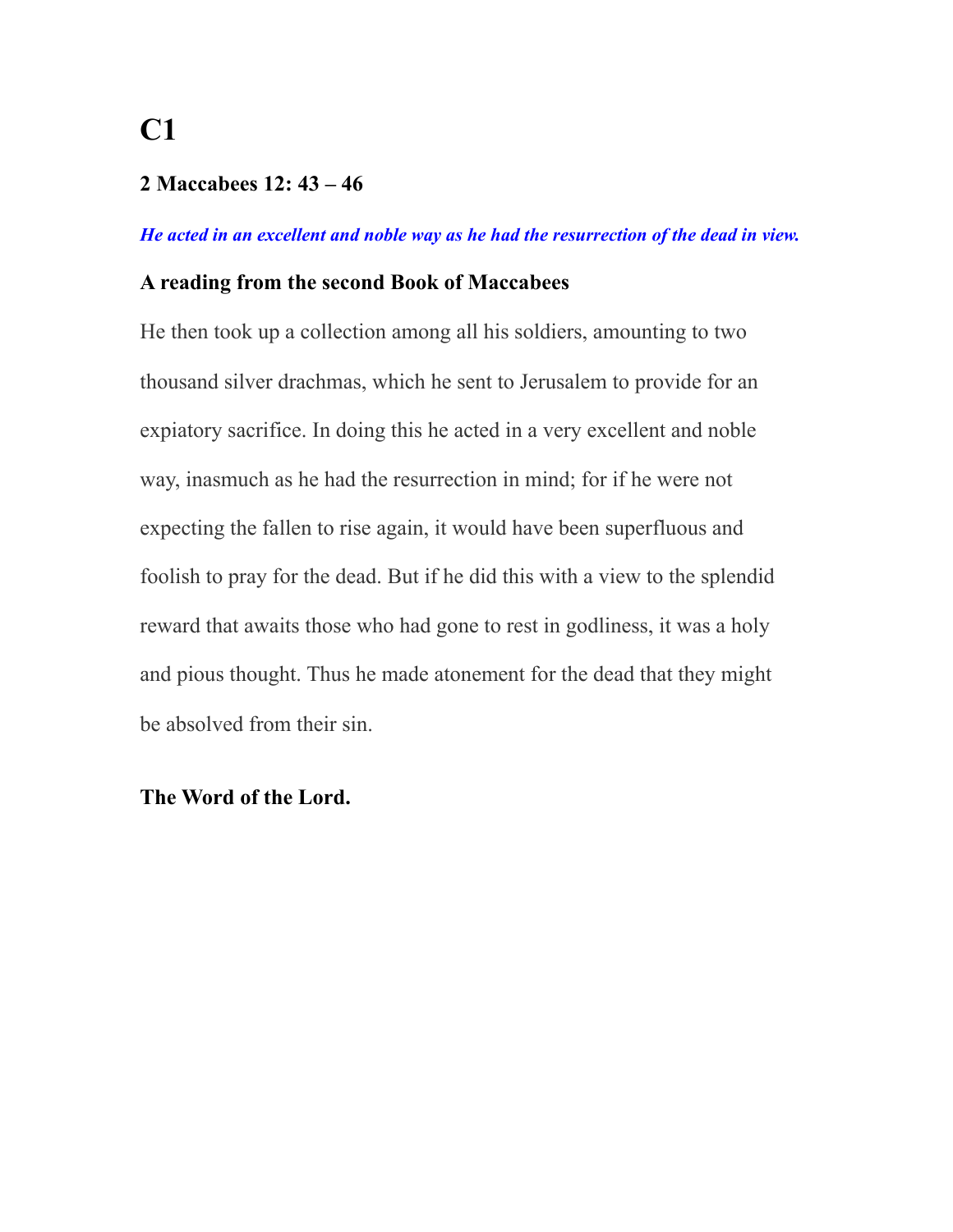**Job: 19: 1, 23 – 27a** 

#### *I know that my Vindicator lives*

#### **A reading from the Book of Job**

Then Job answered and said:

"Oh, would that my words were written down! Would that they were inscribed in a record: That with an iron chisel and with lead they were cut in the rock forever! As for me, I know that my vindicator lives, and that he will at last stand forth upon the dust. This will happen when my skin has been stripped off, and from my flesh I will see God: I will see for myself, my own eyes, not another's, will behold him: my inmost being is consumed with longing."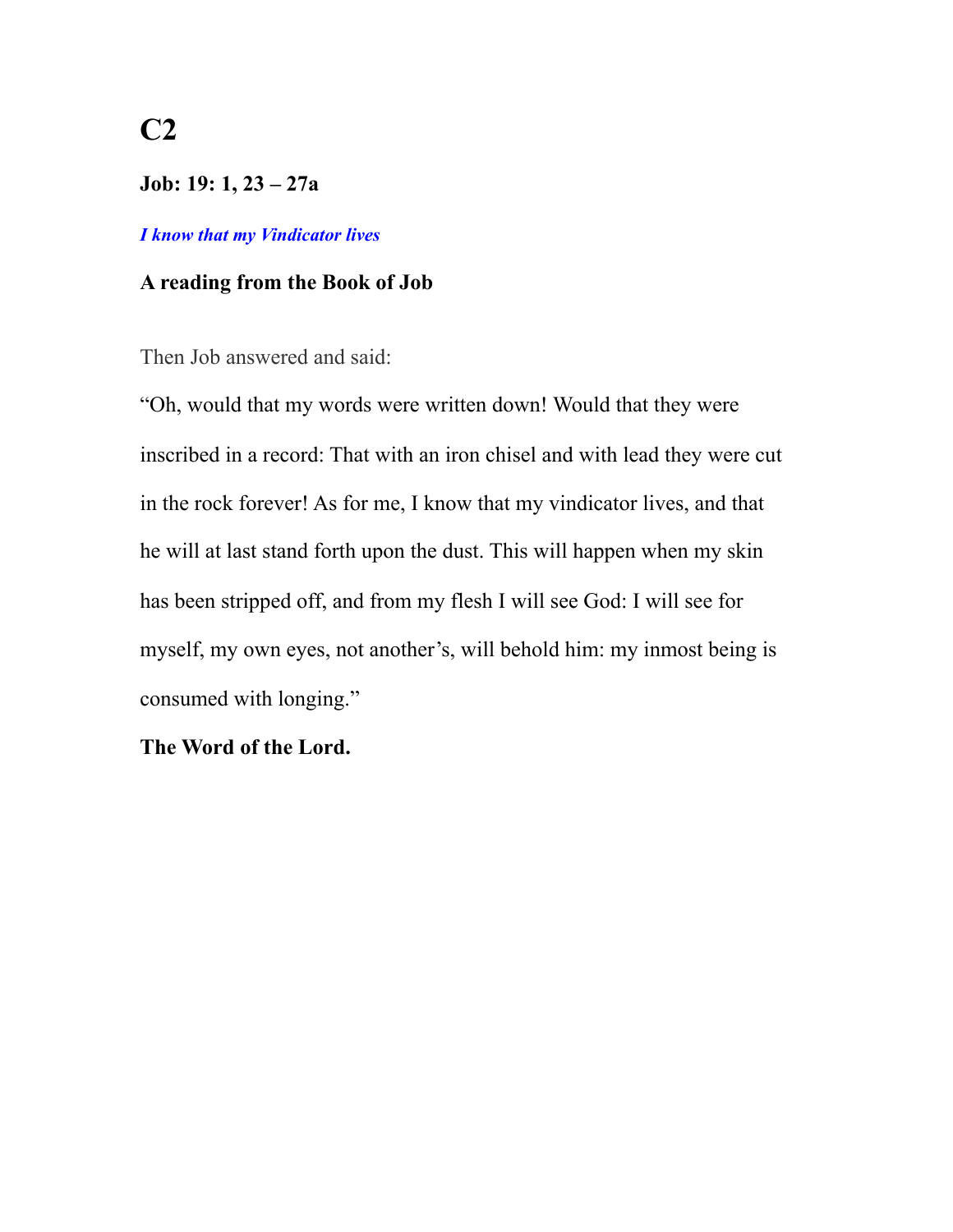#### **Long Form: Wisdom 3: 1 – 9**

#### *A sacrificial offering he took them to himself*

#### **A reading from the Book of Wisdom**

The souls of the righteous are in the hand of God, and no torment shall touch them. They seemed, in the view of the foolish, to be dead; and their passing away was thought an affliction and their going forth from us, utter destruction. But they are in peace. For if to others, indeed, they seem punished, yet is their hope full of immortality; chastised a little, they shall be greatly blessed, because God tried them and found them worthy of himself. As gold in the furnace, he proved them, and as sacrificial offerings**[\\*](http://www.usccb.org/bible/wisdom/3#27003006-1)** he took them to himself. In the time of their judgment**[\\*](http://www.usccb.org/bible/wisdom/3#27003007-1)** they shall shine and dart about as sparks through stubble; They shall judge nations and rule over peoples, and the LORD shall be their King forever. Those who trust in him shall understand truth, and the faithful shall abide with him in love: Because grace and mercy are with his holy ones, and his care is with the elect.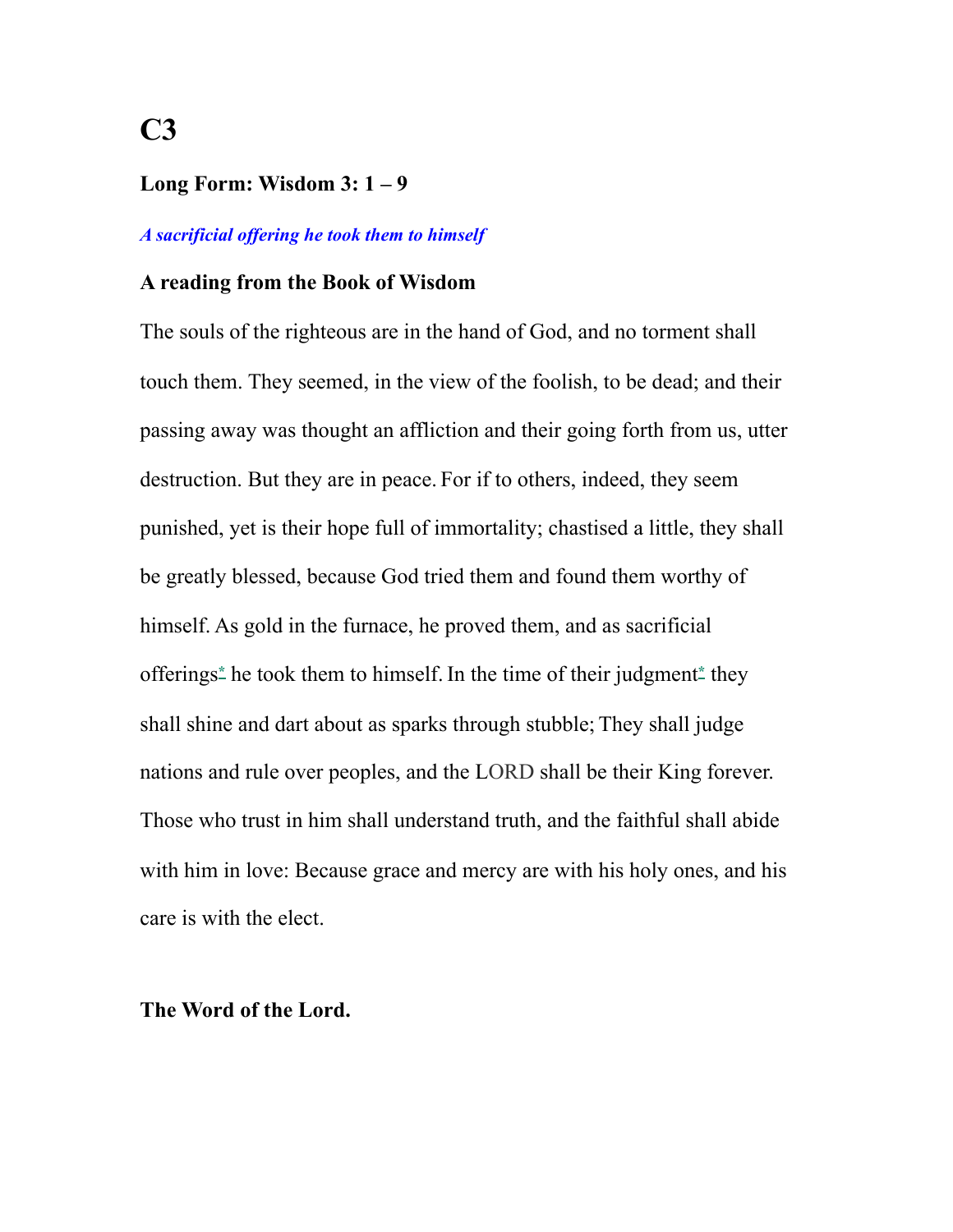### **Short Form: Wisdom 3: 1 – 6, 9**

#### *A sacrificial offering he took them to himself*

#### **A reading from the Book of Wisdom**

The souls of the righteous are in the hand of God, and no torment shall touch them. They seemed, in the view of the foolish, to be dead; and their passing away was thought an affliction and their going forth from us, utter destruction. But they are in peace. For if to others, indeed, they seem punished, yet is their hope full of immortality; chastised a little, they shall be greatly blessed, because God tried them and found them worthy of himself. As gold in the furnace, he proved them, and as sacrificial offerings**[\\*](http://www.usccb.org/bible/wisdom/3#27003006-1)** he took them to himself. Those who trust in him shall understand truth, and the faithful shall abide with him in love: Because grace and mercy are with his holy ones, and his care is with the elect.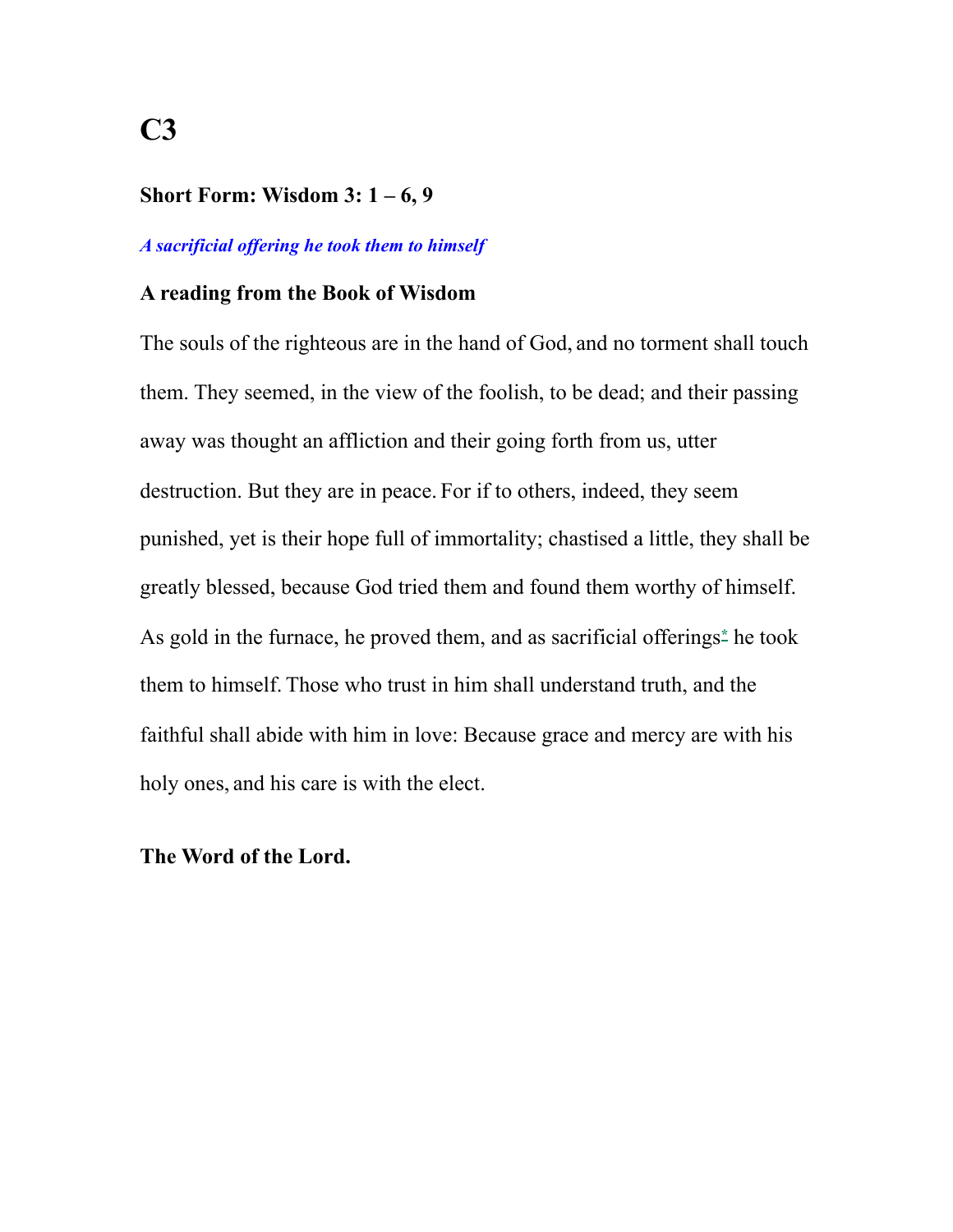### **Wisdom 4: 7 – 15**

## *An unsullied life, the attainment of old age.*

#### **A reading from the Book of Wisdom.**

The beginning of wisdom is: get wisdom; whatever else you get, get understanding. Extol her, and she will exalt you; she will bring you honors if you embrace her; She will put on your head a graceful diadem; a glorious crown will she bestow on you." Hear, my son, and receive my words, and the years of your life shall be many On the way of wisdom I direct you, I lead you on straight paths. When you walk, your step will not be impeded, and should you run, you will not stumble. Hold fast to instruction, never let it go; keep it, for it is your life. The path of the wicked do not enter, nor walk in the way of the evil; Shun it, do not cross it, turn aside from it, pass on.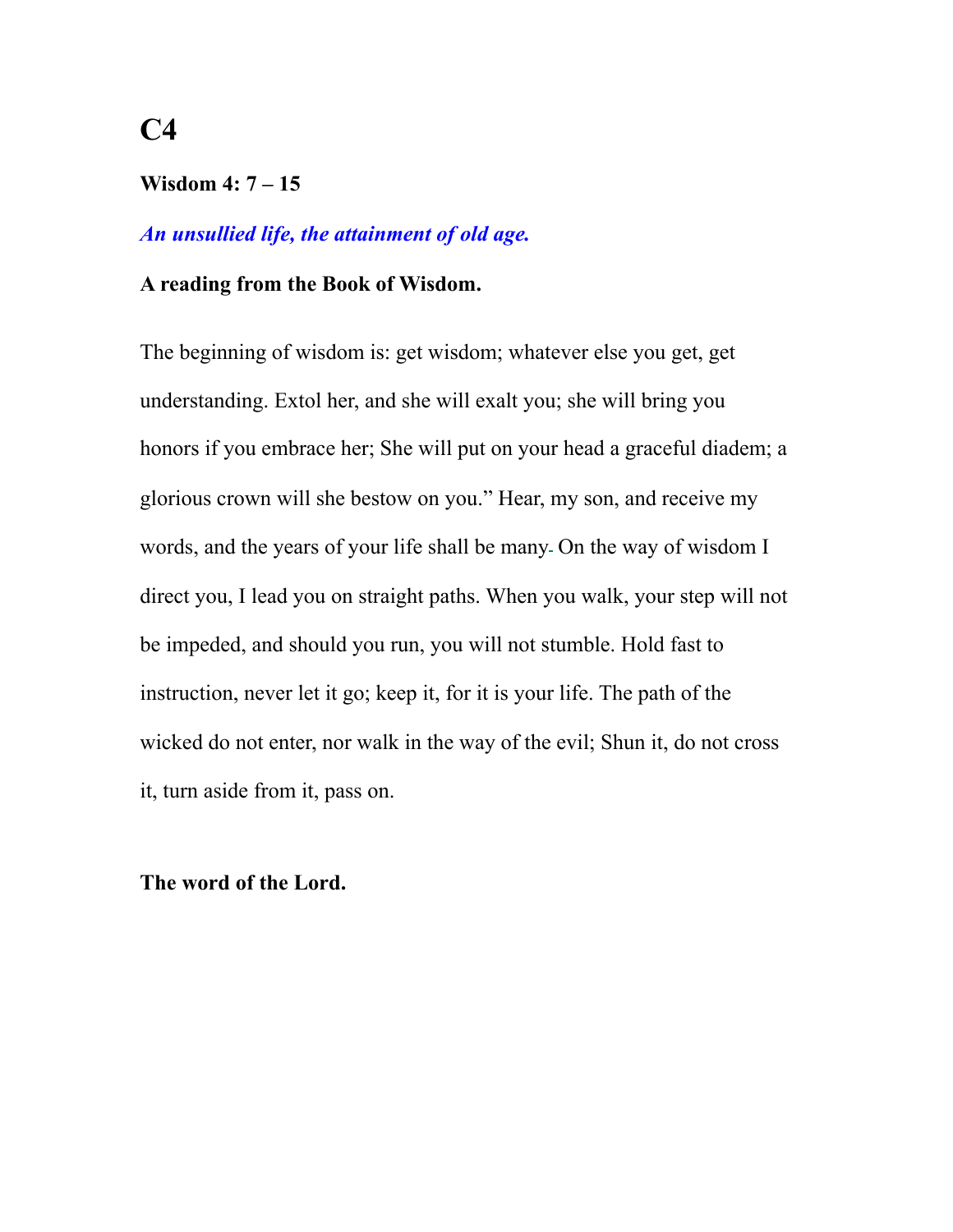### **Isaiah 25: 6a, 7 – 9**

### **A reading from the Book of the Prophet Isaiah**

On this mountain**[\\*](http://www.usccb.org/bible/isaiah/25#29025006-1)** the LORD of hosts will provide for all peoples On this mountain he will destroy the veil that veils all peoples. The web that is woven over all nations. He will destroy death forever. The Lord GOD will wipe away the tears from all faces; The reproach of his people he will remove from the whole earth; for the LORD has spoken. On that day it will be said: "Indeed, this is our God; we looked to him, and he saved us! This is the LORD to whom we looked; let us rejoice and be glad that he has saved us!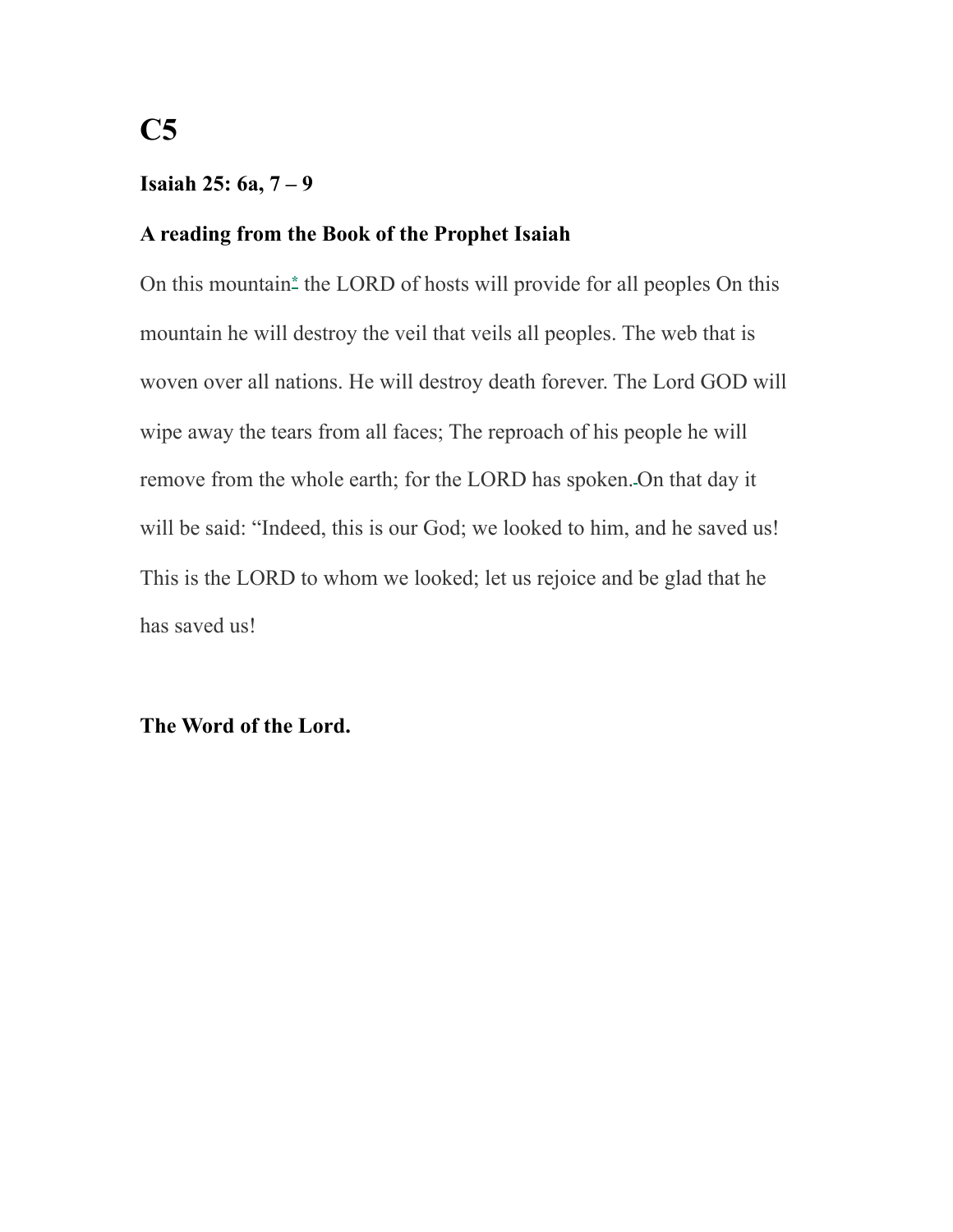### **Lamentations 3: 3: 17 – 26**

### *It is good to hope in silence for the saving help of the LORD*

#### **A reading from the Book of Lamentations**

My life is deprived of peace, I have forgotten what happiness is; My enduring hope, I said, has perished before the LORD. The thought of my wretched homelessness is wormwood and poison; Remembering it over and over, my soul is downcast. But this I will call to mind; therefore I will hope: The LORD's acts of mercy are not exhausted, his compassion is not spent; They are renewed each morning great is your faithfulness! The LORD is my portion, I tell myself, therefore I will hope in him. The LORD is good to those who trust in him, to the one that seeks

him; It is good to hope in silence for the LORD's deliverance.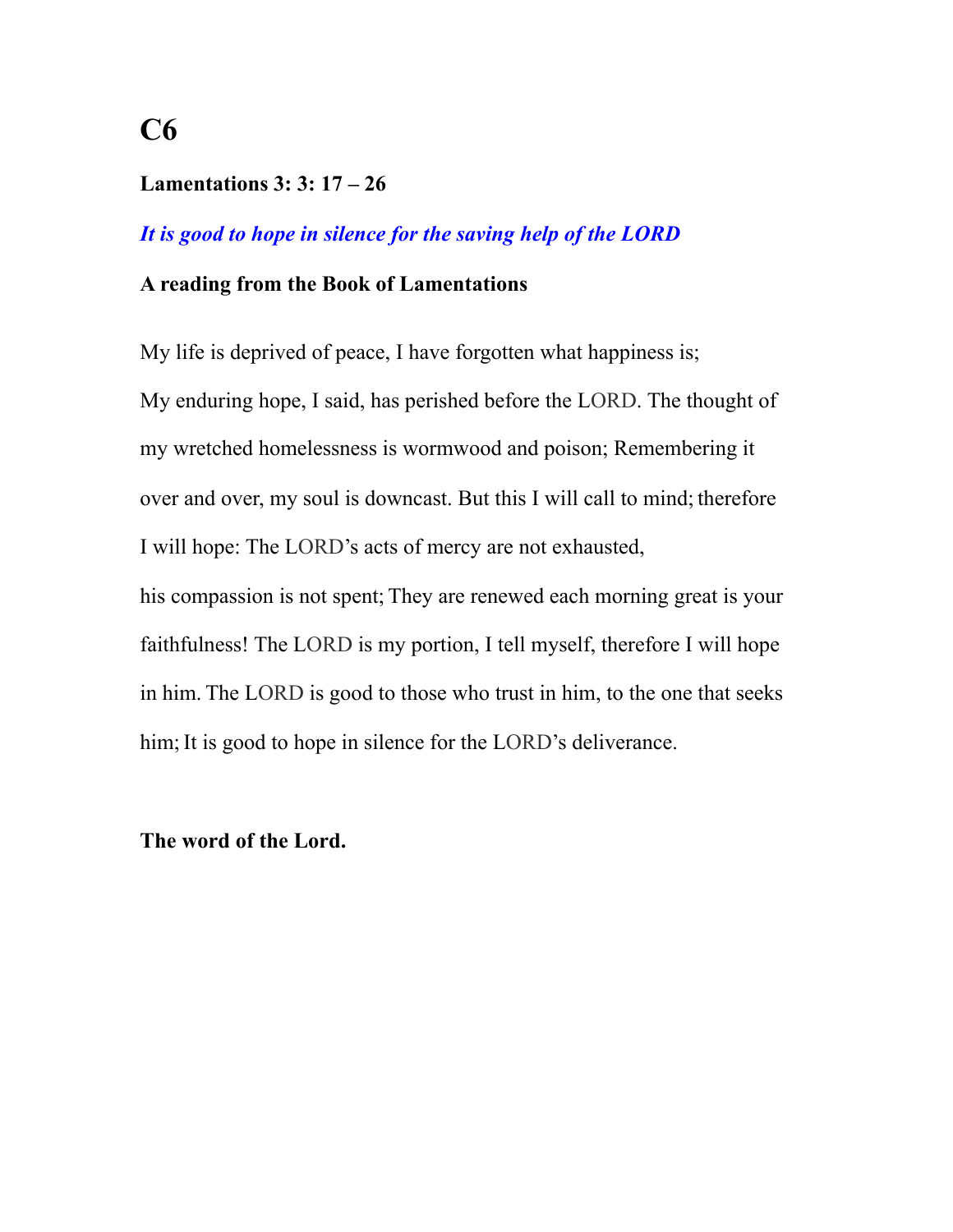### **Daniel 12: 1 – 3**

## *Many of those who sleep in the dust of the Earth shall awake.*

#### **A reading from the Book of the Prophet Daniel**

"At that time there shall arise Michael, the great prince, guardian of your people; It shall be a time unsurpassed in distress since the nation began until that time. At that time your people shall escape, everyone who is found written in the book. Many of those who sleep in the dust of the earth shall awake; Some to everlasting life, others to reproach and everlasting disgrace. But those with insight shall shine brightly like the splendor of the firmament, And those who lead the many to justice shall be like the stars forever.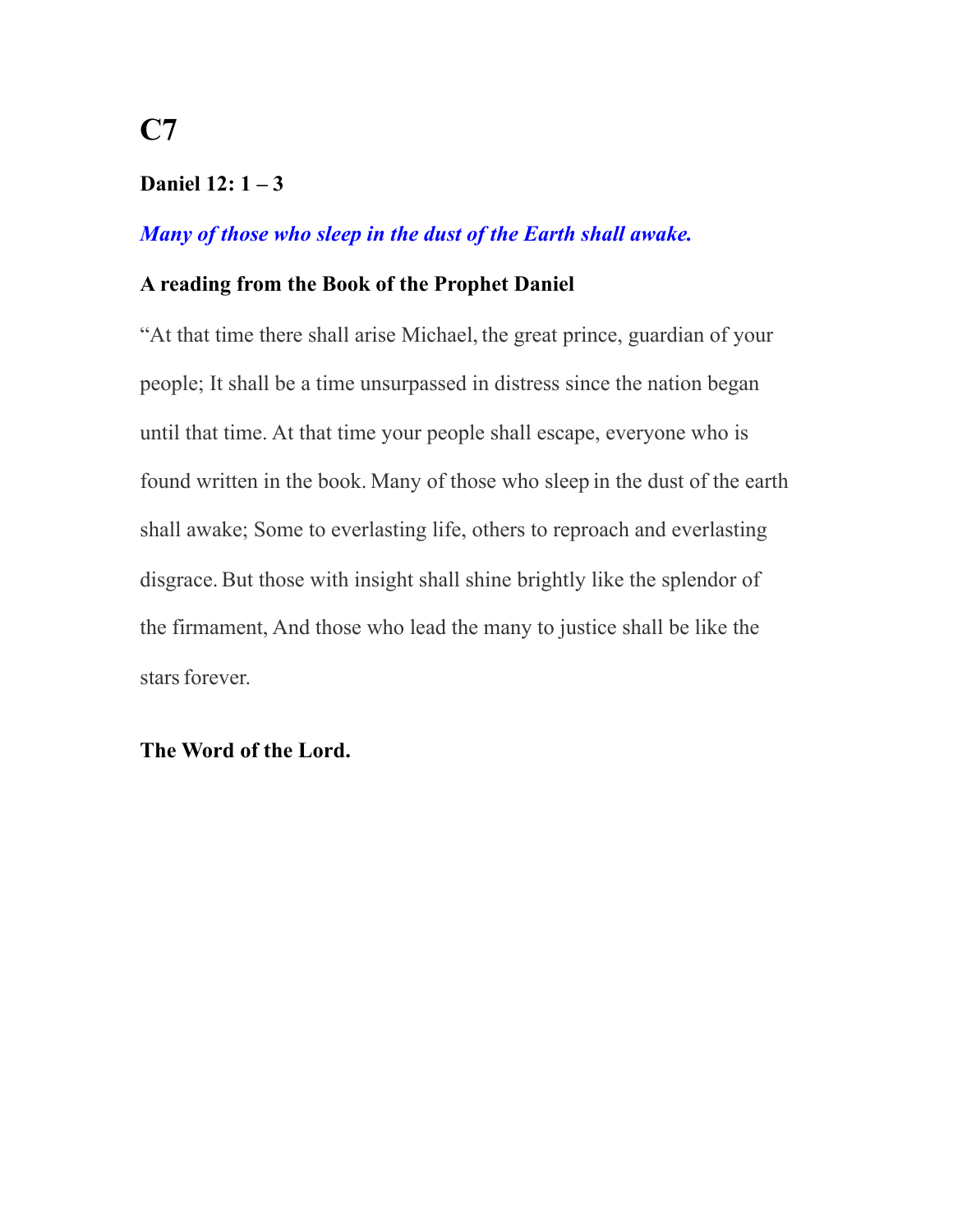#### **During Easter Time: New Testament**

(*Note: During the Easter season one of the following four reading is used as a first reading instead of a passage from the Old Testament.)*

## $C8$

### **Long Form: Acts of the Apostles 10:34 – 43**

#### *He is the one appointed by God as judge of the living and the dead.*

#### **A reading from the Acts of the Apostles**

Then Peter proceeded to speak and said "In truth, I see that God shows no partiality. Rather, in every nation whoever fears him and acts uprightly is acceptable to him. You know the word [that] he sent to the Israelites as he proclaimed peace through Jesus Christ, who is Lord of all what has happened all over Judea, beginning in Galilee after the baptism that John preached, how God anointed Jesus of Nazareth with the holy Spirit and power. He went about doing good and healing all those oppressed by the devil, for God was with him. We are witnesses of all that he did both in the country of the Jews and (in) Jerusalem. They put him to death by hanging him on a tree. This man God raised (on) the third day and granted that he be visible, not to all the people, but to us, the witnesses chosen by God in advance, who ate and drank with him after he rose from the dead. He commissioned usto preach to the people and testify that he is the one appointed by God as judge of the living and the dead. To him all the prophets bear witness, that everyone who believes in him will receive forgiveness of sins through his name."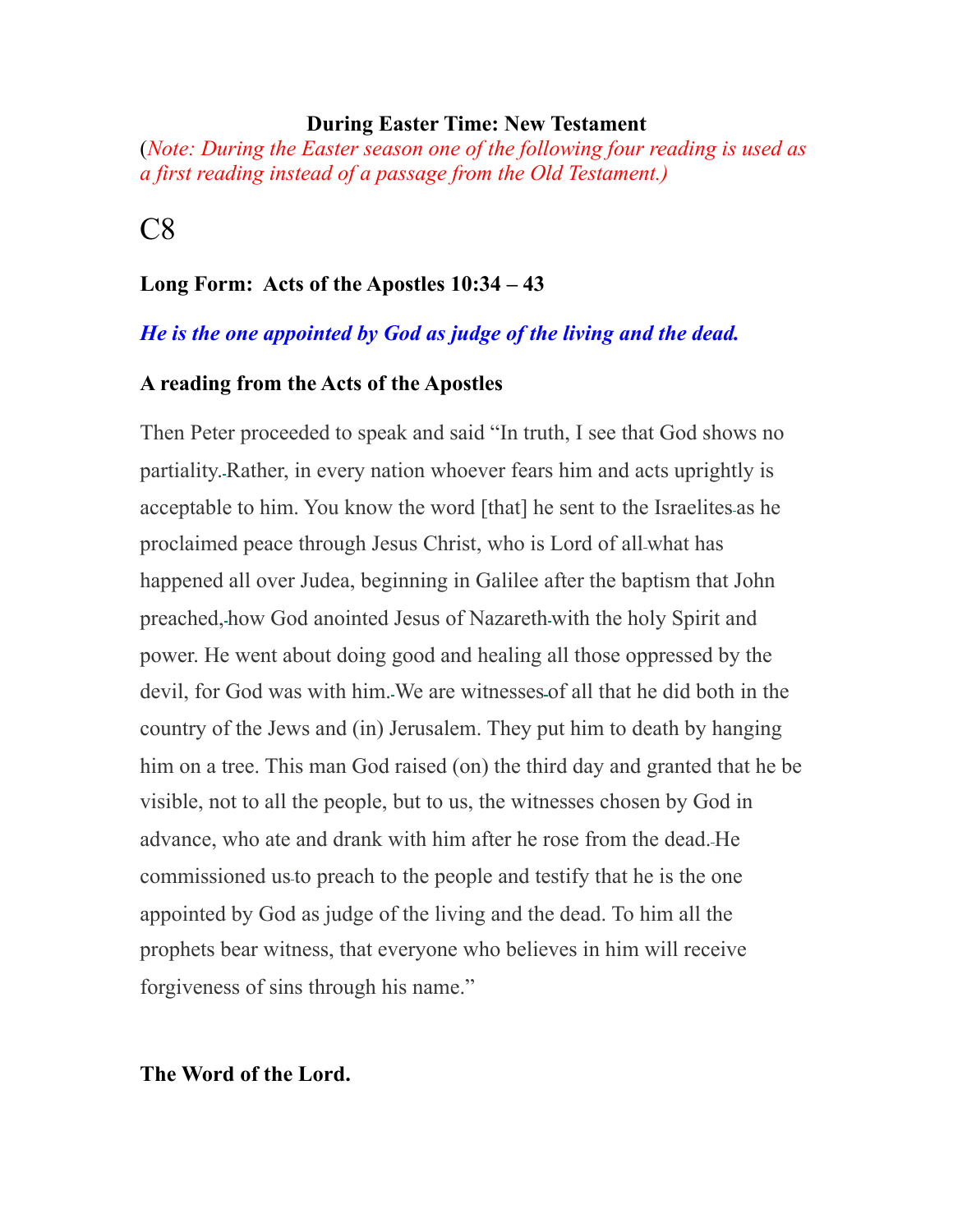## **Short Form: Acts of the Apostles 10:34 – 36, 42 – 43**

## *He is the one appointed by God as judge of the living and the dead.*

#### **A reading from the Acts of the Apostles**

Then Peter proceeded to speak and said,**[\\*](http://www.usccb.org/bible/acts/10#52010034-2)** "In truth, I see that God shows no partiality. Rather, in every nation whoever fears him and acts uprightly is acceptable to him. You know the word [that] he sent to the Israelites as he proclaimed peace through Jesus Christ, who is Lord of all, He commissioned usto preach to the people and testify that he is the one appointed by God as judge of the living and the dead. To him all the prophets bear witness, that everyone who believes in him will receive forgiveness of sins through his name."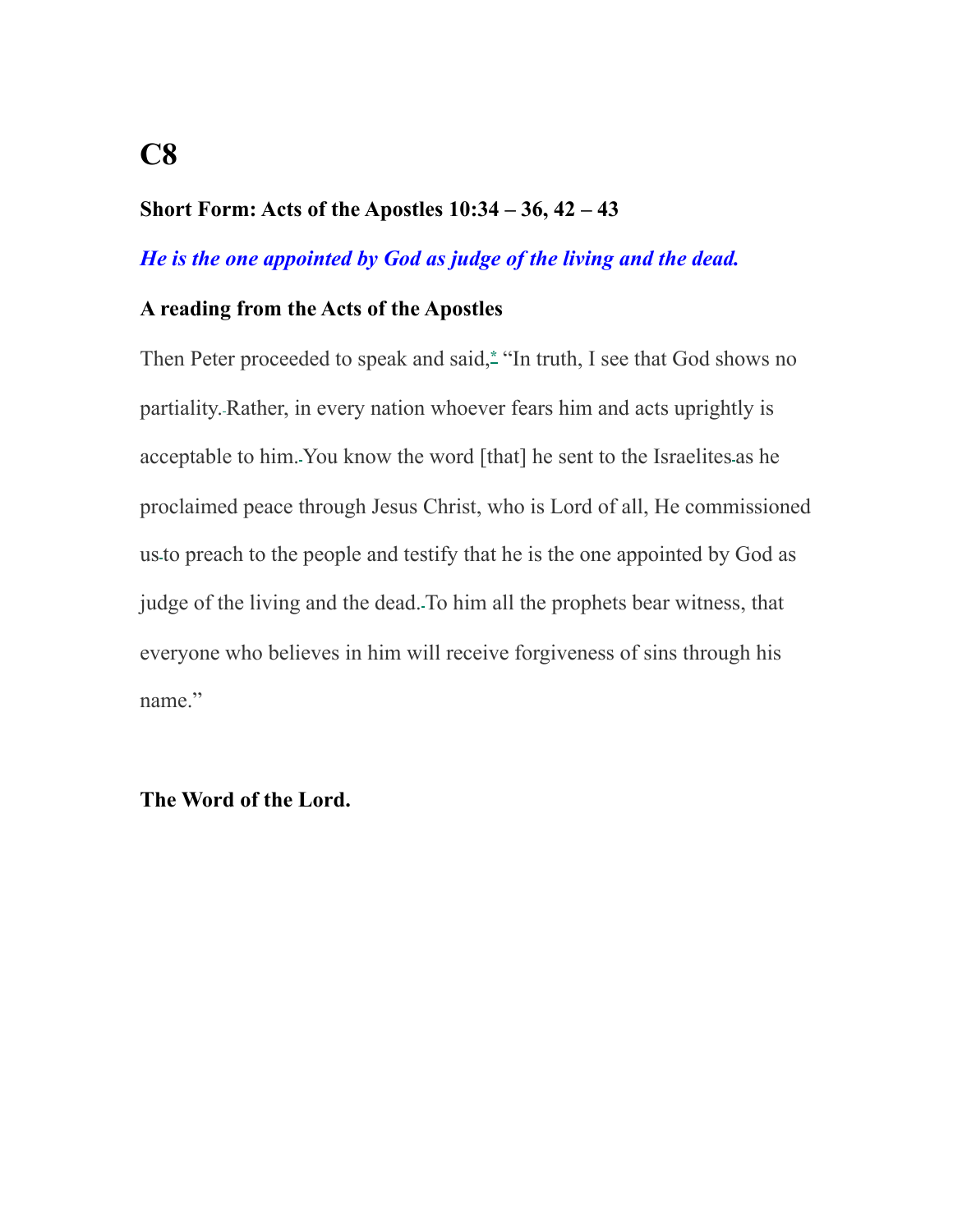## **Revelation 14: 13**

## *Blessed are the dead who die in the Lord.*

## **A reading from the Book of Revelation**

I heard a voice from heaven say, "Write this: Blessed are the dead who die in the Lord from now on." "Yes," said the Spirit, "let them find rest from their labors, for their works accompany them."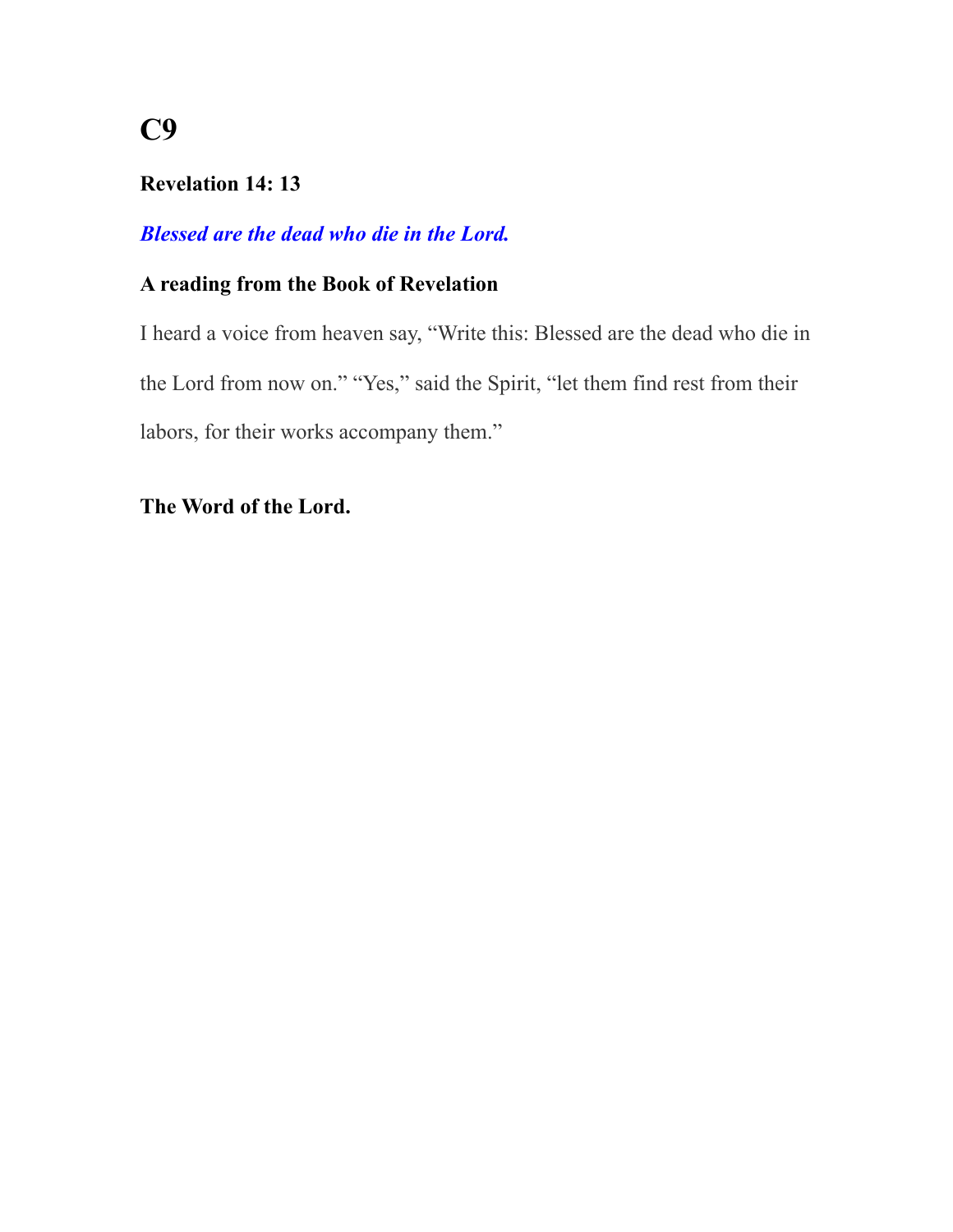#### **Revelation 20:11 – 21:1**

## *The dead were judged according to their deeds.*

#### **A reading from the Book of Revelation**

Next I saw a large white throne and the one who was sitting on it. The earth and the sky fled from his presence and there was no place for them. I saw the dead, the great and the lowly, standing before the throne, and scrolls were opened. Then another scroll was opened, the book of life. The dead were judged according to their deeds, by what was written in the scrolls. The sea gave up its dead; then Death and Hades gave up their dead. All the dead were judged according to their deeds. Then Death and Hades were thrown into the pool of fire. (This pool of fire is the second death.)Anyone whose name was not found written in the book of life was thrown into the pool of fire. Then I saw a new heaven and a new earth. The former heaven and the former earth had passed away, and the sea was no more.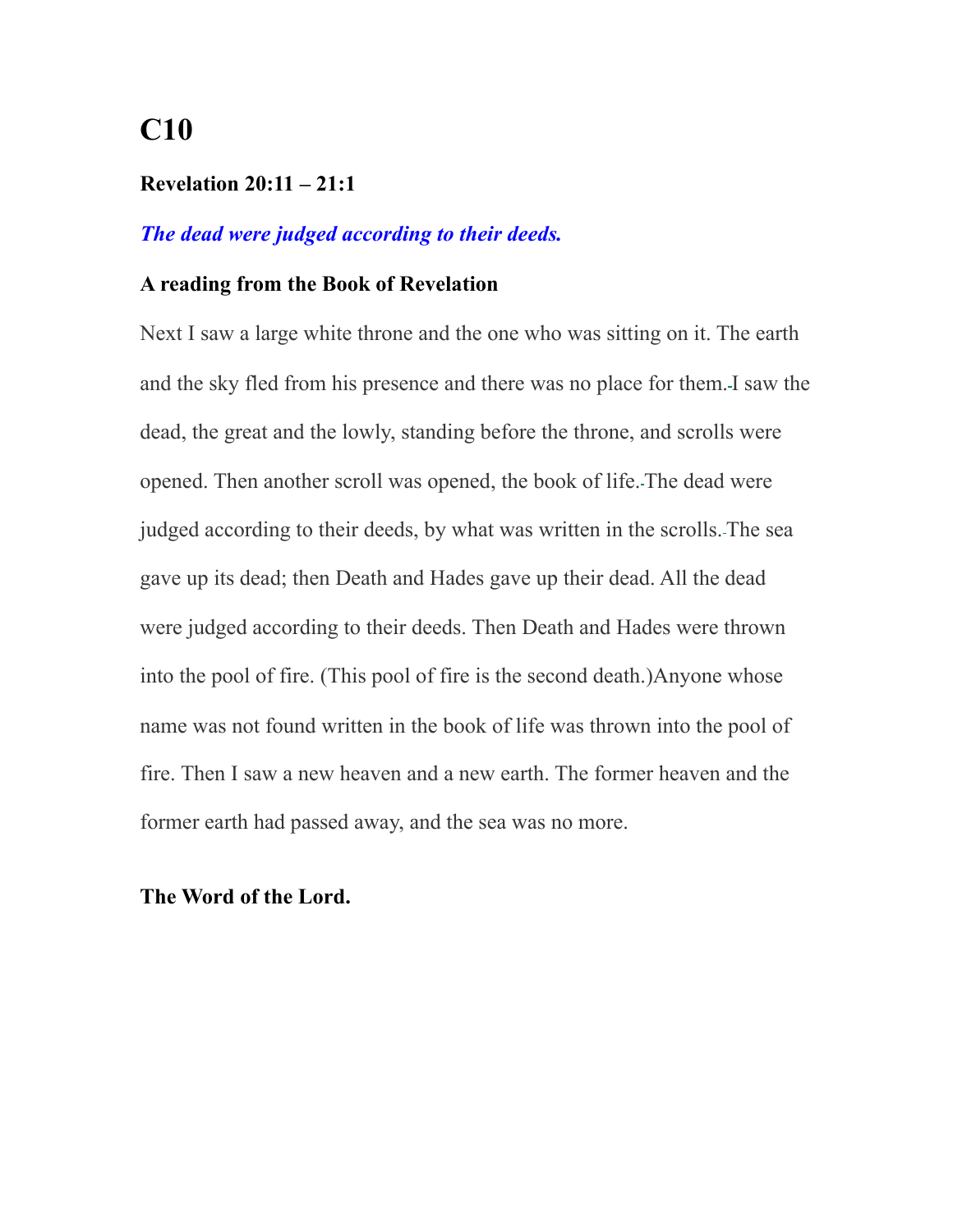#### **Revelation 21: 1 – 5, 6b – 7**

#### *There shall be no more death*

#### **A reading from the Book of Revelation**

Then I saw a new heaven and a new earth. The former heaven and the former earth had passed away, and the sea was no more. I also saw the holy city, a new Jerusalem, coming down out of heaven from God, prepared as a bride adorned for her husband. I heard a loud voice from the throne saying, "Behold, God's dwelling is with the human race. He will dwell with them and they will be his people**[\\*](http://www.usccb.org/bible/revelation/21#74021003-1)** and God himself will always be with them [as their God]. He will wipe every tear from their eyes, and there shall be no more death or mourning, wailing or pain, [for] the old order has passed away." The one who sat on the throne said, "Behold, I make all things new." I [am] the Alpha and the Omega, the beginning and the end. To the thirsty I will give a gift from the spring of life-giving water. The victor will inherit these gifts, and I shall be his God, and he will be my son.